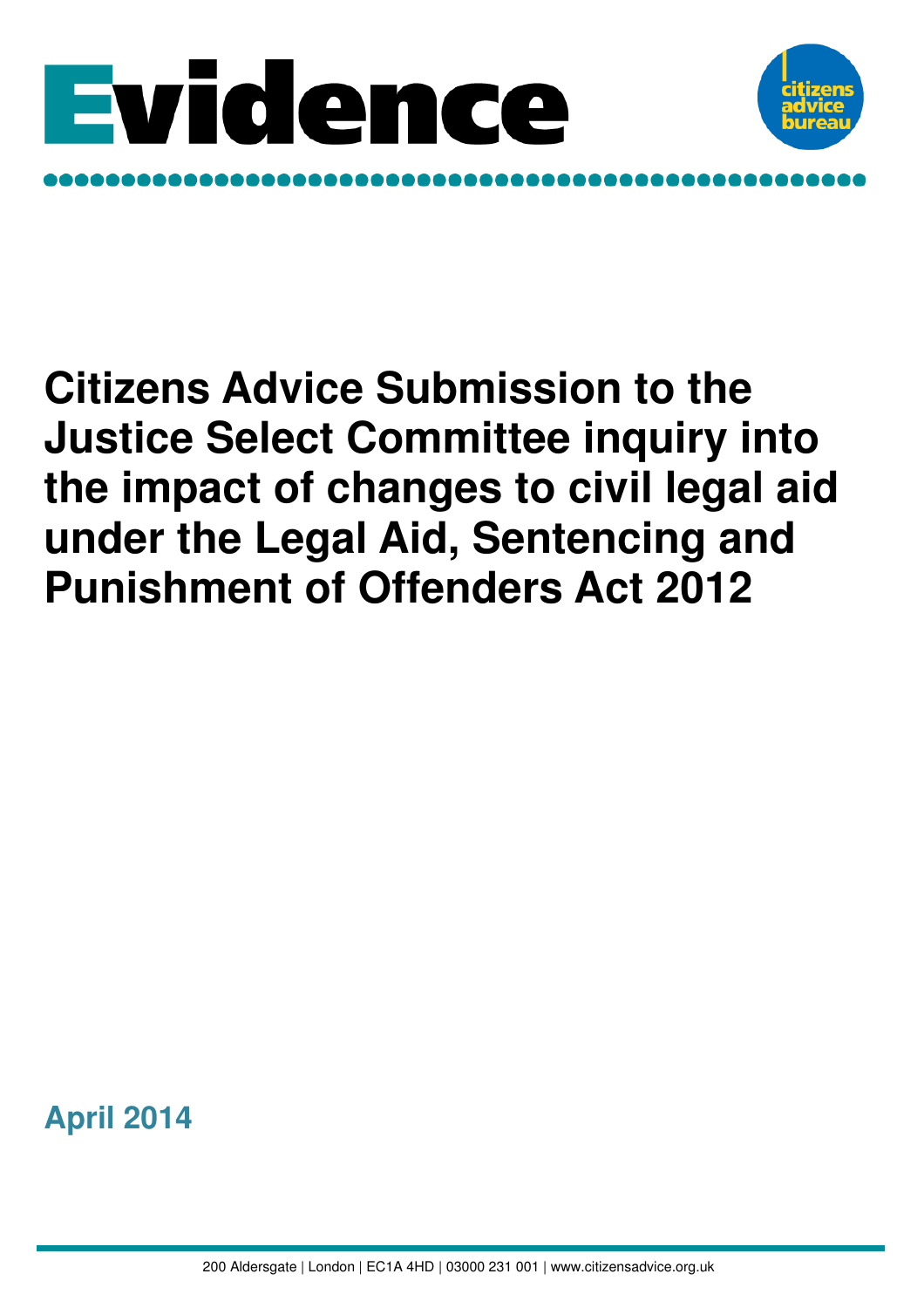# 1. About Citizens Advice

1.1 The Citizens Advice Service is a network of nearly 400 independent Citizens Advice Bureaux that provide free, impartial advice from more than 3,500 locations in England and Wales, including GPs' surgeries, hospitals, community centres, county courts and magistrates courts, and mobile services. The service aims:

- to provide the advice people need for the problems they face
- to improve the policies and practices that affect people's lives.

In 2012/13 the Citizens Advice service in England and Wales advised 2.3 million people on 6.6 million problems.

1.2 By helping people to solve problems, we change lives, which in turn represents considerable value for communities, the public purse and society as a whole. Research by Citizens Advice demonstrates that the Citizens Advice service is worth at least £750 million to society<sup>1</sup>.

## 2. Introduction

2.1 Part 1 of the Legal Aid, Sentencing and Punishment of Offenders Act 2012 (LASPO) removed specific areas of law from the scope of civil legal aid, with a knock on effect of reducing funding for legal services.

2.2 Before changes introduced under LASPO came into effect, around half of Citizens Advice Bureaux held legal aid contracts. In the year before the changes, these bureaux provided specialist advice in approximately 136,000 cases to help people struggling with legal problems relating to debt, welfare benefits, housing, family and relationship breakdown, employment disputes and immigration. Changes introduced under LASPO have withdrawn support for approximately 120,000 of these cases.

2.3 This submission to the Justice Select Committee's inquiry to review the impacts of LASPO one year on presents Citizens Advice's evidence on the effects on access to justice, and the direct experience of Citizens Advice Bureaux in supporting people amid the changes. This submission focuses on three areas of impact:

- Firstly, the continuing demand for, and reduction in, provision of specialist advice services, resulting in unmet need
- Secondly, a decrease in support for people in navigating the complex justice system, limiting access to justice

 $\overline{1}$ <sup>1</sup> Making the case – The value to society of the Citizens Advice service: Citizens Advice May 2014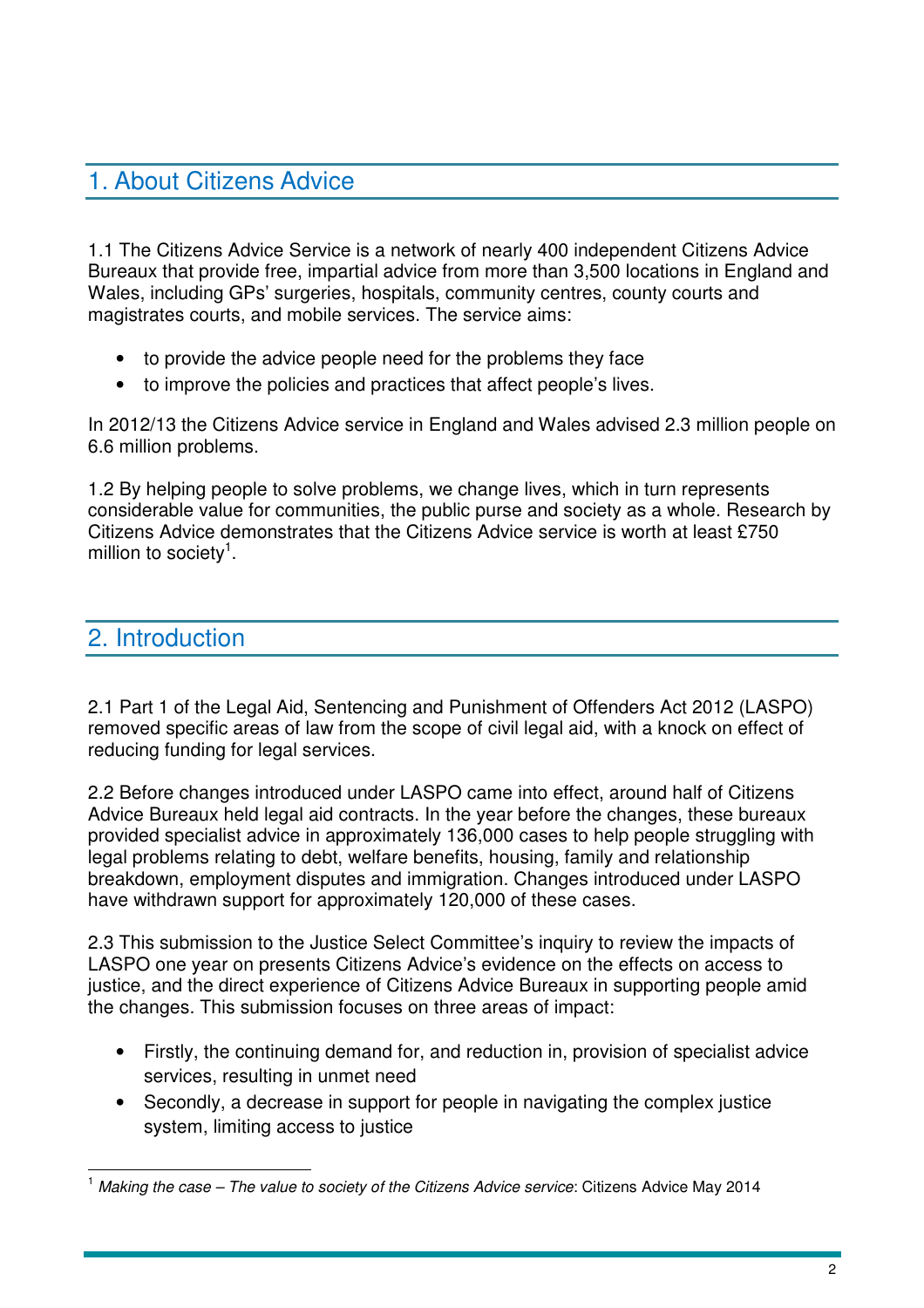• Thirdly, a reduction in support for early intervention to address housing issues, leading to higher likelihood of problems escalating and incurring further costs.

2.4 The submission draws on evidence from Citizens Advice's statistical database, from client case histories, and from a survey of bureaux undertaken in March/April 2014 to inform this response.

# 3. There has been a reduction in provision of specialist advice services, whilst demand for help to resolve complex problems continues

3.1 People's need to access specialist advice to resolve often complex problems continues to grow. April 2013 did not just mark the date of the LASPO changes coming into effect, but also the beginning of a major overhaul of the welfare state. At precisely the time when people's need for specialist advice increased, to assist them to understand, adjust to, and in many cases challenge decisions affecting their income, housing and work status, cuts to the scope of legal aid have drastically reduced the availability of that advice.

3.2 In a rapidly evolving world, advice can be the method by which people are empowered to tackle their problems and embrace the changes happening around them. A good example of this is our research into people's readiness for transition to universal credit, which showed that nine out of ten people were not ready for the advent of the new system in key areas of capability, for example, budgeting, banking and getting online. However, after receiving advice and support from the Citizens Advice service, over half of clients improved their skills in the key capability areas<sup>2</sup>. Citizens Advice is supportive of the aims of universal credit to simplify the benefits system and make work pay. To achieve those aims however, people affected must be properly supported to successfully migrate to the new system. This requires adequate resources and proper planning.

3.3 Welfare reform is far from the only area in which people face significant challenges. Shortages of affordable homes and changes to housing benefit have pushed many people into difficult financial positions. Last year Citizens Advice saw a 16% rise in social housing rent arrears and a 26% increase in threats of house repossession for social housing tenants. We have also seen people's need for assistance resolving problems in the private rental market increasing rapidly over recent years due to poor regulation and high rents.

3.4 Rising use of zero hour contracts, casual contracts and temporary employment agencies are leaving employees increasingly vulnerable to poor employment practice. Employment tribunal fees – introduced in July 2013 – are an additional barrier to people making a claim, as indicated by a 79 per cent reduction in the number of tribunal claims issued (see Figure 2 below). Accessing advice on the potential merits of a claim and how best to succeed in that claim if going ahead is increasingly important in this context.

3.5 Yet despite this need, changes to the scope of legal aid have inevitably meant that the availability of affordable, independent specialist advice has reduced. Citizens Advice

 $\overline{\phantom{a}}$  $^{\text{2}}$  Universal credit managing migration pilot – Final results: how the Citizens Advice service can support universal credit claimants to successfully manage under the new system: Citizens Advice December 2013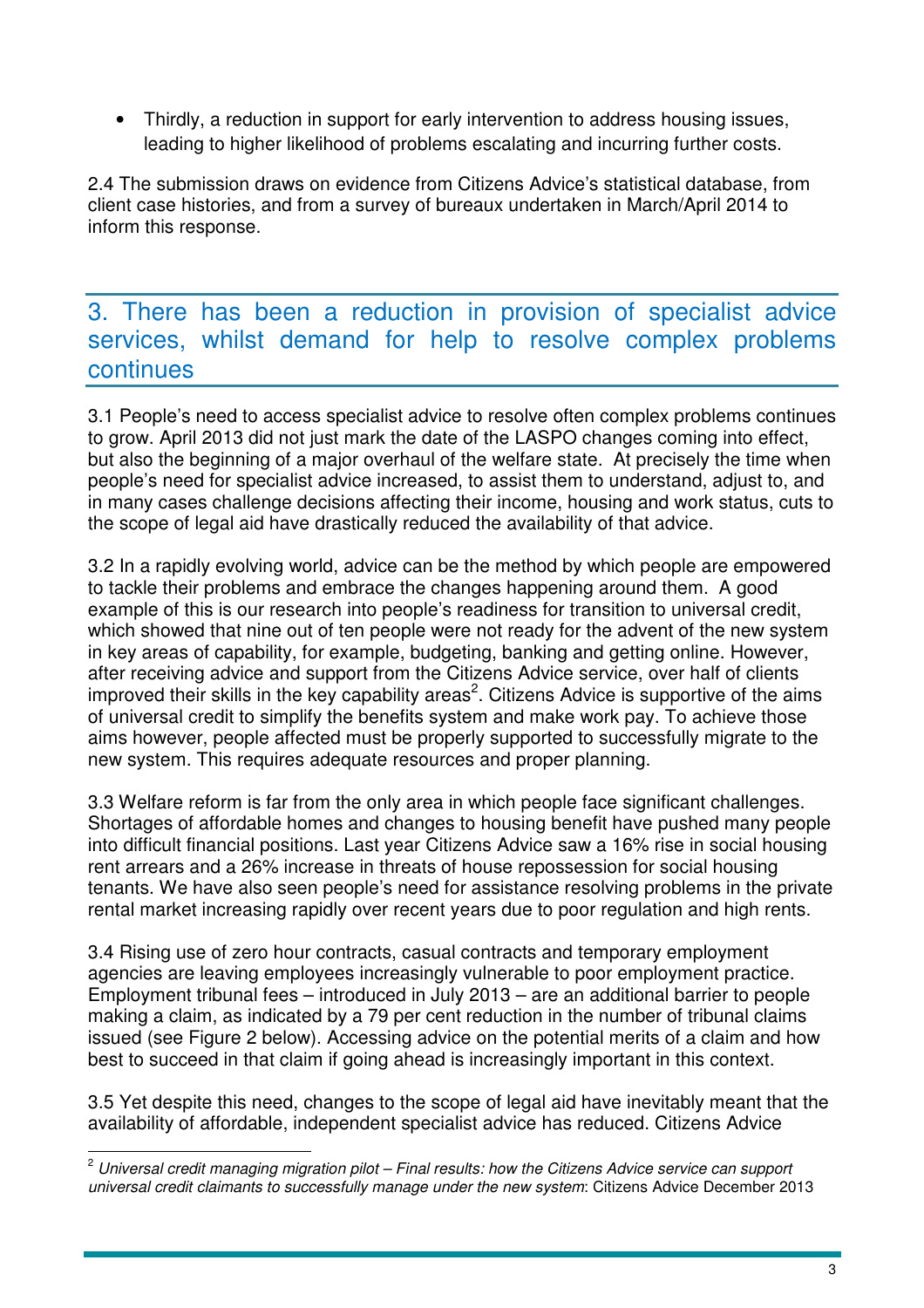Bureaux continue to advise, support and obtain positive outcomes for clients who turn to them with problems in all of the areas highlighted above. But reductions in capacity to provide specialist help have meant that fewer people have been able to access support with complex legal cases. Latest statistics for the first three quarters of 2013/14 show an 8% drop in the number of clients helped by Citizens Advice Bureaux (approx. 85,500 people) on the same period last year and a 15% drop in the number of issues dealt with. Whilst changes to the way data is recorded account for some of the differences, these reductions are in large part due to loss of legal aid contracts meaning fewer people seen and more enquiries finishing at an early stage without proceeding to full casework.

3.6 Furthermore, bureaux report clients experiencing long delays to access specialist advice services, or having no access at all to the level of help they need. While some people can make use of self-help tools or online guidance to help them through their problems, many more are struggling in the face of decisions and complex systems or prohibitive costs to access routes of redress. An analysis of the pages relating to help with legal costs on our online support website AdviceGuide provides an indication of demand for support. It shows an increase of 62% in the number of page visits from April 2013 to March 2014 on the same period the previous year (Figure 1).



#### **Figure 1 – Page visits to 'Help with Legal Costs' on AdviceGuide 2012/13 and 2013/14**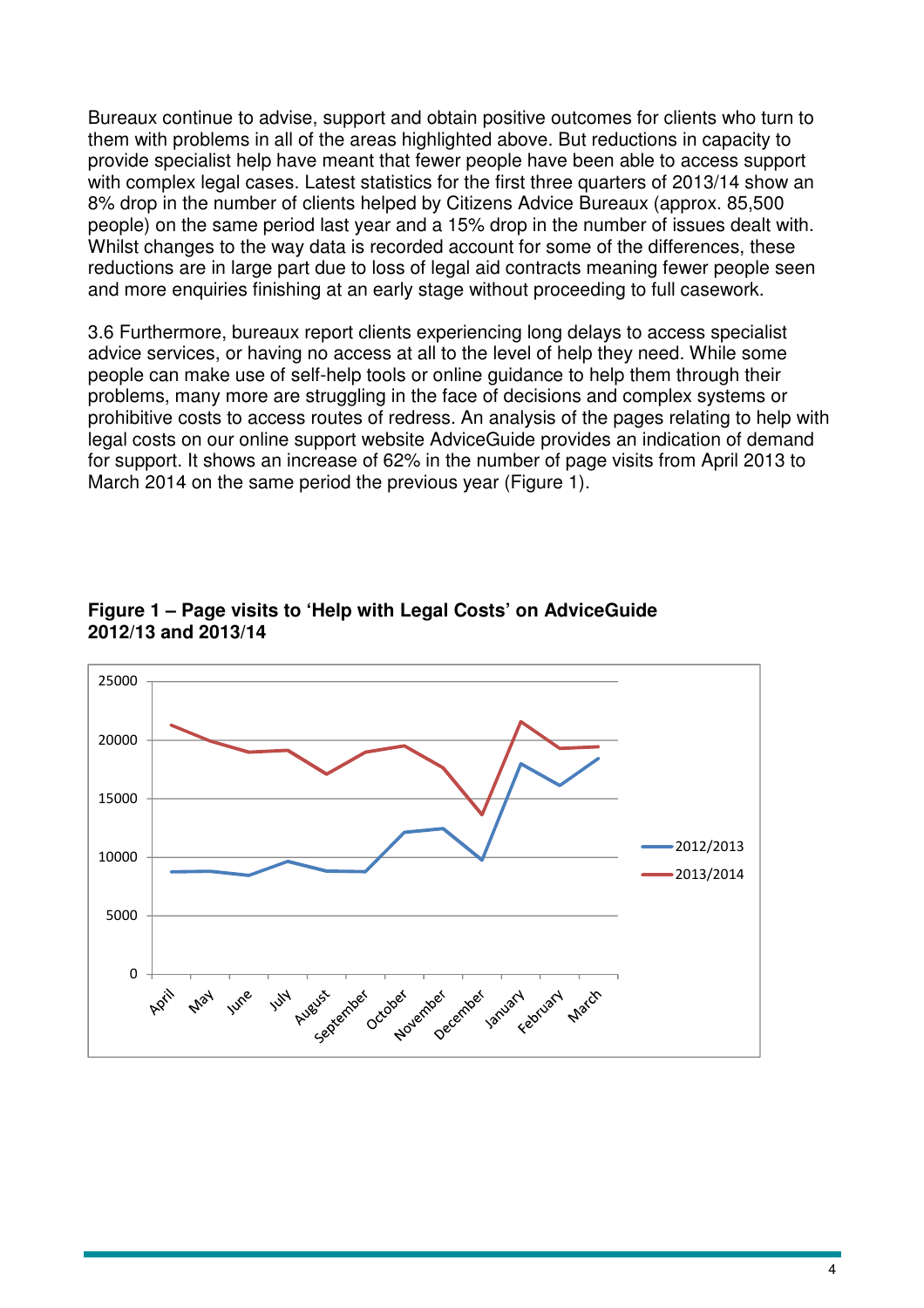# 4. Access to justice is made more difficult because people can't get the support they need to navigate complex justice systems

### **Welfare benefits**

4.1 As a consequence of LASPO changes, many people have struggled to get support preparing reviews and taking forward appeals of social security decisions. Of Citizens Advice Bureaux who previously held legal aid contracts for specialist welfare benefits advice, 85 per cent have reported a reduction in capacity to provide specialist services.

4.2. One area where need for support has substantially increased is in Employment Support Allowance (ESA), the biggest single issue brought to bureaux. Citizens Advice is seeing increasing examples of claimants being left without money during mandatory reconsiderations, serious concerns about the effectiveness of work capability assessments, and clients facing prohibitive costs to access the medical evidence they need to demonstrate their eligibility. Without access to specialist advice, clients are struggling to prepare appropriate challenges to first instance decisions or to take forward effective appeals.

'Last year we were able to provide expert assistance with 350 appeals. Almost all of this capacity has been lost. We have developed self-help materials and give advice on rights to appeal but we are finding that many people are not able to deal with the process and so are not continuing to appeal stage.' CAB in the West Midlands

 'There have been problems with referring clients to specialist advice to challenge decisions on benefit entitlement and overpayment issues, including assembling specialist medical evidence to support ESA and DLA/PIP claims and preparing cases for appeal. Benefits appeals are failing as clients are unable to pay for supportive medical evidence and/or are attending on their own without submissions.' CAB in the North West

4.3 The following case studies illustrate some of the challenges experienced by clients:

Harry, in his 50s and in receipt of ESA, was called for a medical assessment but was too ill to attend. He had a sick note from his doctor as proof of this, but his benefit was stopped anyway. The bureau commented that prior to 1 April 2013, he would have been able to access a specialist caseworker to assist but this option was no longer available. Harry was left without any means of financial support and has had to turn to charity to survive.

Marian is 60 years old and suffering from TB and pneumonia. She has one lung and a slipped disc. Marian was put into the work group for ESA following a medical assessment. She came to the bureau looking for help to complete her ESA appeal form. She had approached a solicitor who had said it would cost £250 to help her. She has no other source of help as her family is a long distance away and she cannot use the internet. Her ESA was stopped because of the delay in her submitting her appeal. It will be backdated once her appeal is submitted, but in the absence of legal aid, she has no one to assist her to prepare her case for tribunal.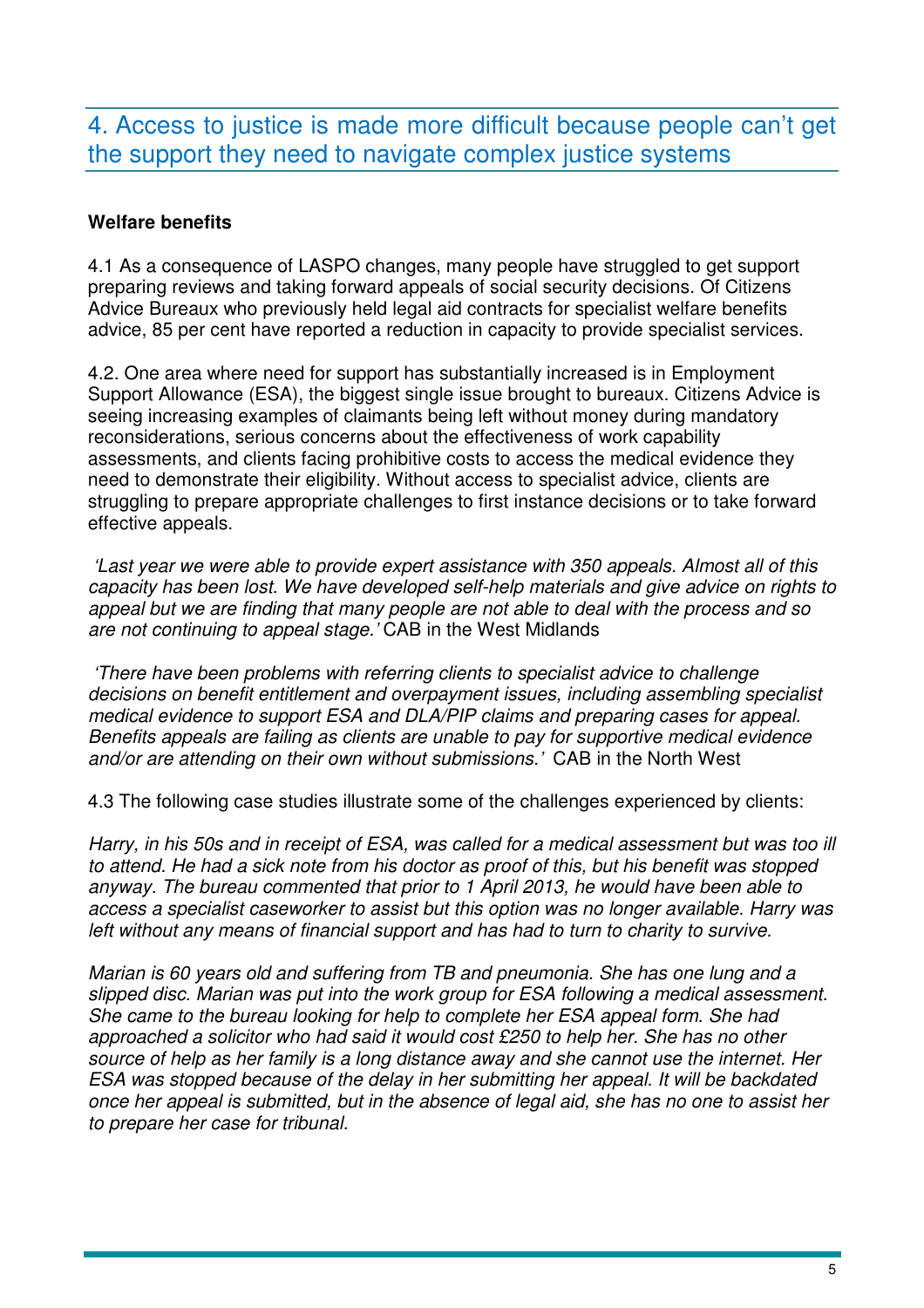Jim had an industrial accident 11 years ago, has a long term health condition, and is currently in receipt of ESA. When he was transferred from incapacity benefit to ESA some years ago, he was originally refused the new benefit, but with legal assistance he was successful in appealing the decision. Jim's ESA has now been reviewed and withdrawn. Again he appealed the decision, but this time was not able to access any assistance because legal aid is no longer available. He lost his appeal.

4.4 Ministry of Justice statistics support bureau experience that people are being deterred from pursuing cases to tribunal on their own (Figure 2). The chart below shows a 39% reduction in the total number of social security appeals made during Oct-Dec 2013 on the same quarter the previous year<sup>3</sup>. Given the reasonably high success rate of appeals to this jurisdiction of 40%, the fall is worrying as it suggests that a significant number of people are not obtaining their entitlements.



**Figure 2: Tribunal receipts by jurisdiction, 2008/09 to 2013/14** 

Source: Ministry of Justice, Tribunal Statistics (13 March 2014)

4.5 Citizens Advice is supportive of attempts to reduce the number of unnecessary appeals taken to tribunal, but this must be achieved by tackling the quality of decisions taken at first instance and review, rather than through barriers to accessing appeal routes. Concern about our evidence on the ESA decision making process has led to a flagship Citizens Advice campaign for 2014 called Fit for work, which calls on the government to ensure that:

- the DWP listens to evidence from the health and social care professionals who know the clients best
- required medical evidence is provided free of charge

 $\overline{a}$  $^3$  HMCTS: Tribunals Quarterly and Annual reconciled returns – March 2014. Mandatory reconsiderations were introduced at the end of October 2013, but statistics are yet to be released so it is too early to say what impact these have had on tribunal figures.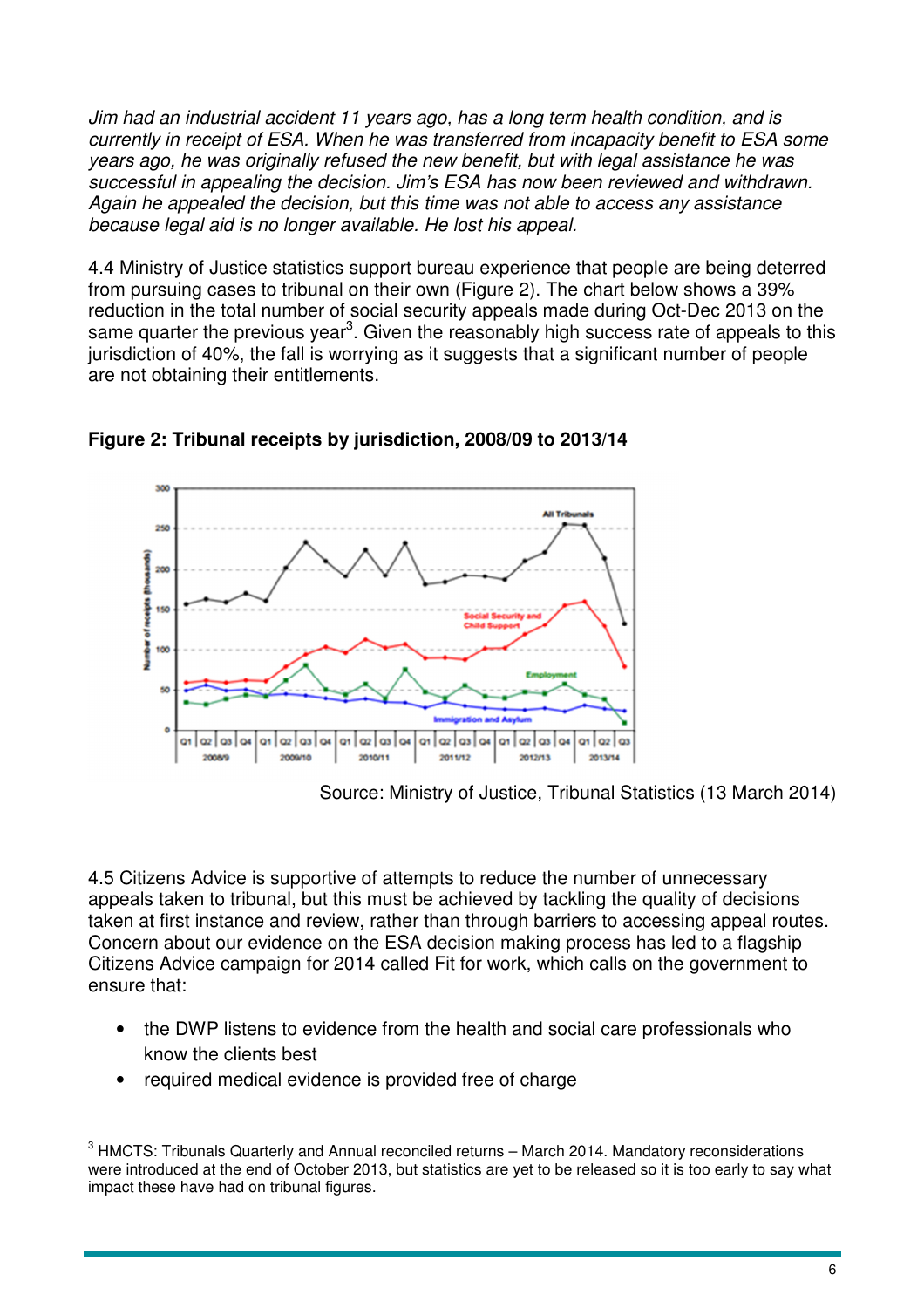- the companies running the work capability assessments are held accountable for poor assessments
- the DWP pays the assessment rate of ESA during the mandatory reconsideration period.

**4.6 In addition to the above, we recommend that the Government commission independent research into the reasons behind declining social security tribunal claims and any significant variations in success rates since legal help was withdrawn for welfare benefits advice.** 

#### **Other areas of social welfare law**

4.7 In addition to a reduction in specialist welfare benefits advice, 87% of bureaux who had previously held legal aid contracts for specialist debt advice reported a reduction in capacity. 92% of all respondents are having difficulty referring clients to specialist legal advice across all areas.

'We did have access to CLS funded specialist debt advisers and they were able to help clients to apply for debt relief orders, bankruptcy and offer specialist advice in this area. We were able to triage clients and make best use of this resource combined with our own resources in the bureau. The loss of this service has meant that more clients have had to be referred down self-help routes…and some of these clients have struggled to cope. Our own resources are under pressure and we have to prioritise vulnerable clients for intensive help in the bureau.' CAB in the South East

'Clients can obtain generalist employment advice but are often unable to take things further. Claims against employers often result in the employer being legally represented and the employee left on their own. The complexity of preparing a case is off putting and many clients cannot cope and give up.' CAB in the North West

Mark has an application before the Employment Tribunal for unfair dismissal. He has received a date along with a large bundle of court documents and a list of directions from the Tribunal Service. He cannot afford legal representation but came into the bureau because he did not know what he was expected to do next. The employer has solicitors and the means to conduct a robust defence. The bureau expressed concern that without specialist help, Mark would not know how to prepare his case for tribunal which could result in it being struck out.

4.8 Accessing affordable specialist help for family cases is a particularly acute problem. Legal aid remains available for mediation, but this is not always appropriate where there are imbalances of power, or where one party – who may be able to afford a solicitor – refuses to mediate. Many people are struggling to negotiate complex processes relating to their home, children and finances:

'When a relationship breaks down, if one partner works and has access to funds to see a solicitor but the other doesn't, that partner will be without proper representation and may suffer significant financial loss as a result. Our bureau has seen clients suffer where there are children involved and the client can't afford to see a solicitor to advise on court processes for gaining access to children.' CAB in South Wales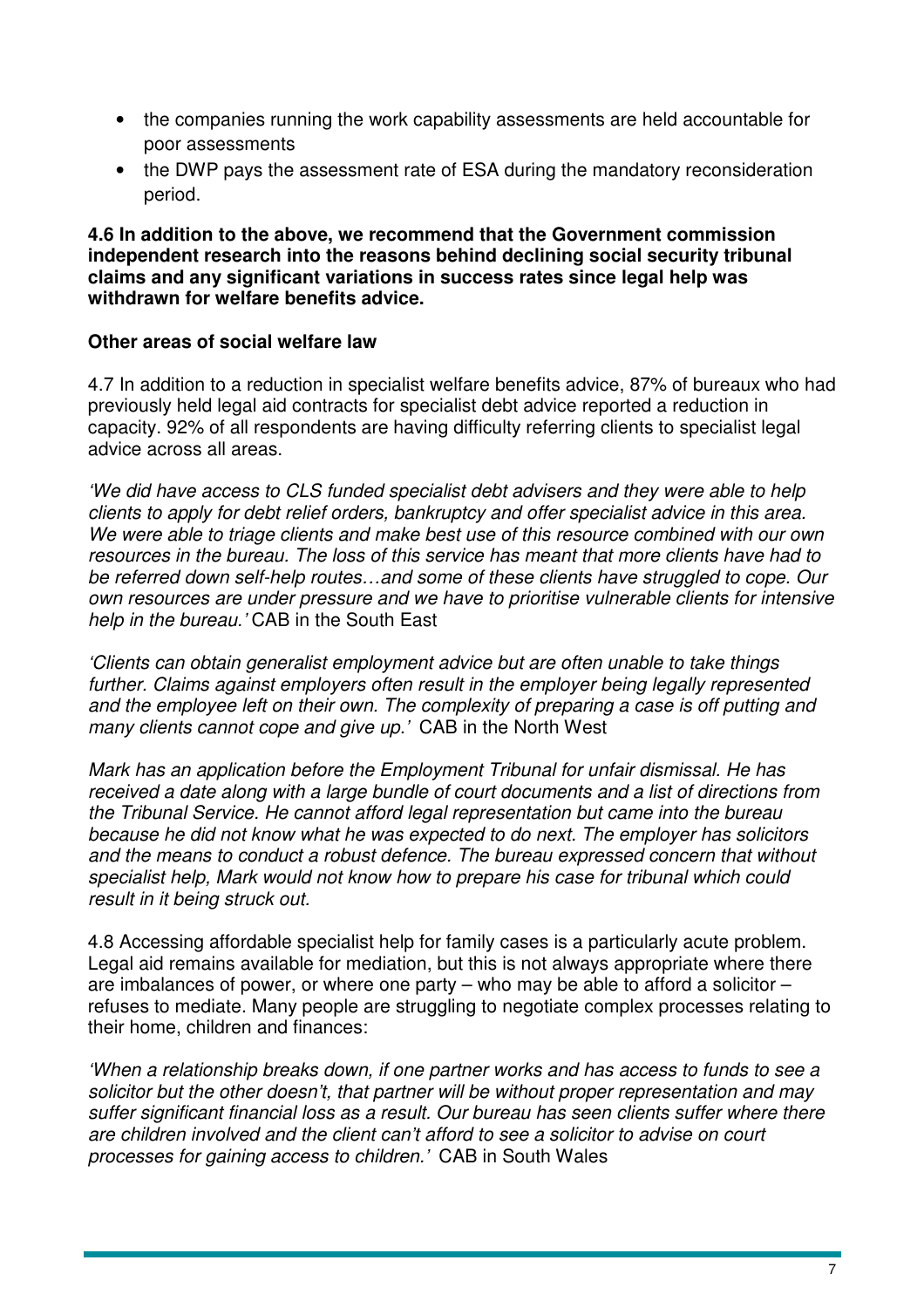Rebecca was at risk of losing her and her children's home following an application by her husband for tenancy. She was advised by the judge in her case to get legal advice, but due to high demand, could not access the free advice in her area.

We have had clients with family court forms and papers which they need help to complete…It used to be possible to refer to solicitors who could advise. This is no longer the case and some clients unable to represent themselves are unable to enforce legal rights that they might have. CAB in the South

4.9 Without legal advice, bureaux report many clients deciding not to challenge custody or contact decisions given the difficulty of navigating the complex court process. Another effect of the removal of most family cases from the scope of legal aid has been more people electing to represent themselves. A report from the Family Courts Unions Parliamentary Group<sup>4</sup> sets out figures from Cafcass showing that in 42% of cases coming before the courts, neither party is represented compared with 18% before the cuts. The report highlights the experience of staff working in the family court system who find themselves spending much longer on 'clarifying expectations, identifying baselines or explaining the court process.'

# 5. Reduced support to prevent crisis in housing problems, leading to escalating costs

5.1 Specialist advice helps to identify problems and early action to prevent crisis in many areas of law<sup>5</sup>. This submission focuses on the impacts of the reduction in scope to legal help to housing on support for early intervention.

5.2 Legal aid for housing has only been retained for cases where people are at imminent risk of eviction, where they are already homeless, or where their rented home is in extreme disrepair with a serious risk to life or health. Limiting the provision of specialist advice to these extreme situations ignores the value of early intervention in avoiding crisis. Crisis situations are expensive not just in terms of the personal cost to the family or individual but also in their impact on other areas of public spending – for example to local authorities responding to homelessness situations and on health services dealing with the impact of sub-standard living conditions.

5.3 After years of decline all forms of homelessness are increasing and are likely to increase still further.<sup>6</sup> Government statistics show that 56,930 households were in temporary accommodation on 31 December 2013, 7% higher than at the same date in 2012<sup>7</sup>. Citizens Advice bureaux who still retain housing legal aid contracts estimate that, on average 50% of the cases they see involve a problem with a housing benefit application or decision. This can often be the cause of rent arrears in the first place, but work to address these problems cannot be undertaken under legal aid. Restoring legal aid to

 4 The impact of legal cuts on family justice – Family Court Unions Parliamentary Group April 2014

<sup>5</sup> Out of scope, out of mind – Who really loses from legal aid reform? – Citizens Advice February 2012 6 Homelessness briefing – Crisis 2013

<sup>7</sup> Statutory Homelessness: October to December Quarter 2013 - DCLG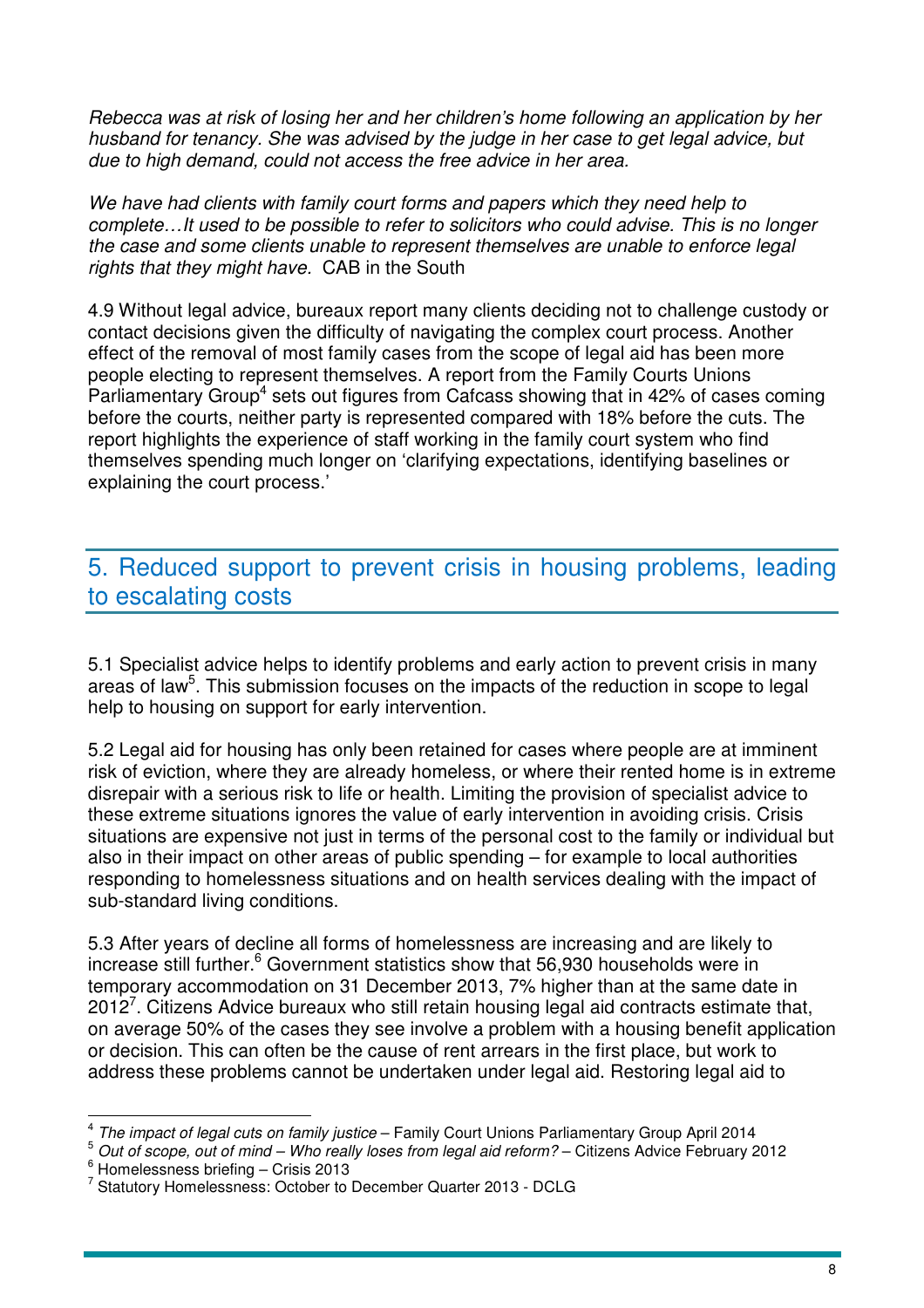enable providers to undertake this work would be a beneficial step towards preventing problems escalating to the threat of eviction. We estimate this would cost in the region of  $$7.4$ million $^8$ .

5.4 At the same time as increased homelessness, we are also seeing increased numbers of families and vulnerable groups relying on the private rented sector as a long term housing solution<sup>9</sup>. Yet 33% of privately rented homes fail to meet the government's Decent Homes Standard. 10% of renters said their health had been affected in the last year because their landlord had not dealt with repairs and poor conditions in their property. 9% of private renting parents said their children's health had been affected. Almost one in six councils in England said private landlords' neglect of property had required health services to intervene<sup>10</sup>.

5.5 Bureaux responding to our survey on the impact of the legal aid changes frequently cited housing disrepair as an area where clients were struggling to access specialist advice, with one North West bureau commenting that clients 'either have to take action themselves or don't bother because getting help is so difficult, therefore living in unacceptable housing which impacts on health of everyone in the household'. Legal aid is available where there is a serious threat to health or life, but it is not always clear which cases can proceed under legal aid and which are not eligible.

Louisa is living with her daughter in a flat in an extreme state of disrepair. A year ago water came through the ceiling from the flat above, large cracks appeared and the ceiling appeared unstable. There were leaks, damp and mould which affected the furniture and made the flat all but uninhabitable. After getting the Environmental health department to intervene, Louisa managed to get some temporary repairs done – temporary boards put up and new coats of paint. But despite repeated promises the necessary permanent repairs have not been undertaken. Louisa was able to see a solicitor in early 2013 to assist with the problem at that point, but since the changes now has no access to legal aid. She is very frustrated and feels her and her child's health is at risk.

Ruth needs legal advice and possible representation to get her landlord to take action over housing disrepair. She cannot afford a solicitor and her children's health is suffering from the damp in the property. She is financially eligible for legal aid, but has been told by her local legal aid provider that it is not a case they can take on. The provider has told the bureau that they are themselves having problems with determining which issues are eligible for housing legal aid.

**5.6 We recommend that the Government expand the scope of public funding in cases of housing disrepair to ensure that all cases where there is a risk to the health of the occupants are covered. We further recommend that the Government expand the scope of public funding to ensure that providers can undertake work to resolve problems with housing benefit claims.**

 $\overline{\phantom{a}}$  $^8$  Based on 50% of the approx. 98,000 housing legal help cases tendered for by the Legal Aid Agency in 2013 at welfare benefit fixed fee rates under previous contract terms.

 $\frac{9}{9}$  Can't complain: why poor conditions prevail in the rented sector – Shelter February 2014  $10$  Ibid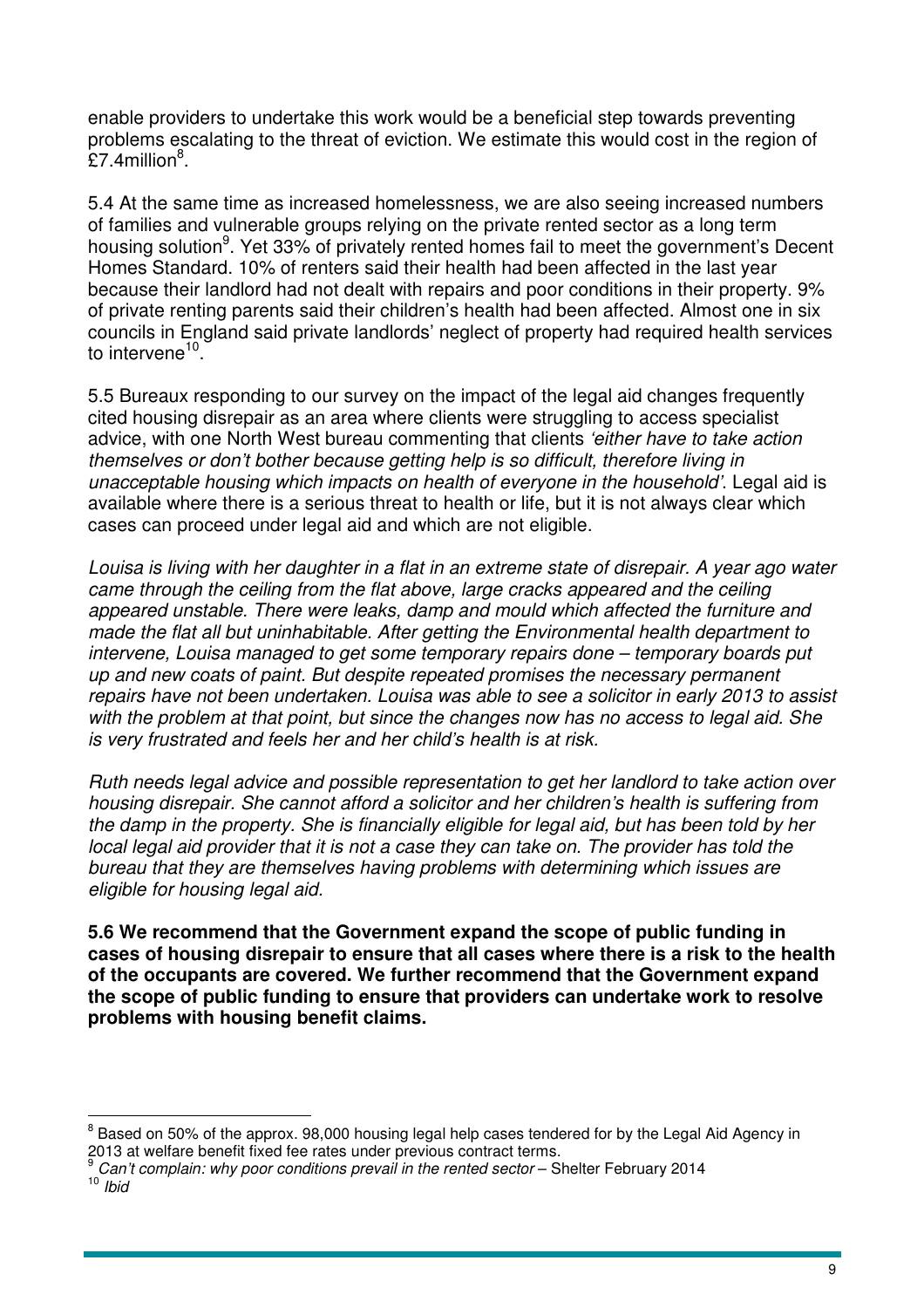# 6. Government should support a new strategic approach to advice for the future

6.1 The changes introduced under LAPSO have changed the shape of the landscape of advice services. Citizens Advice Bureaux have seen a reduction of £19 million to advice provision, compounded by cuts to local authority budgets.

6.2 The Advice Services Transition Fund was introduced in 2013 to support local services over a two year period to develop new models of service delivery such as partnership working, referral networks, new training and apprenticeship schemes and improving digital and telephone services. Citizens Advice Bureaux have led the way in responding to these opportunities, leading 75 per cent of the 226 partnerships set up under the fund. Bureaux have also sought out other funding sources in order to continue to develop their services.

Following funding from the Big Lottery in 2009, Cambridge CAB developed a network of self-help touchscreen kiosks to help people find solutions to a range of social welfare problems. Recent funding obtained from their city council has enabled them to install a further kiosk in a homelessness charity enabling free advice to clients and staff 24 hours a day. Last year, 72,500 people made use of the kiosks which are proving particularly popular with the harder to reach under-25 age group.

6.3 In a rapidly changing world, where people's expectations of services are rising, accessing the right advice at the right time will be critical to help people solve problems and understand what policies mean for them. The vision of Citizens Advice is to provide quality advice for everyone when they need it, in the way they want it – whether that's face to face, online or on the phone. Citizens Advice is developing its digital, phone and face to face offer across the network to ensure it is relevant, accessible and fit for the future, but it will take significant investment to deliver on these ambitions.

6.4 Our evidence shows however that investment pays. Good advice achieves financial outcomes for clients; it saves money for central and local Government; and it benefits society. Our advice has a positive impact on the health and well-being of our clients, reducing stress and anxiety, preventing relationship breakdown, promoting employment and empowering people to make changes to their life $11$ .

6.4 Government should commit to a forward looking, long term strategy to fund free, confidential and relevant advice that is accessible to people across phone, digital and face to face services. This strategy should take into account the benefit to overall public spending from early, preventative action and the benefits of coordinated, planned and easily accessible provision. Access to advice is a vital public service that helps people to solve problems and move forward in life, preventing crisis and pressure on other areas. Without it, issues such as an explosion in use of foodbanks, rising homelessness and indebtedness, and the consequent pressure on already stretched public services, will only increase.

 $\overline{1}$  $11$  Making the case – The value to society of the Citizens Advice service: Citizens Advice May 2014